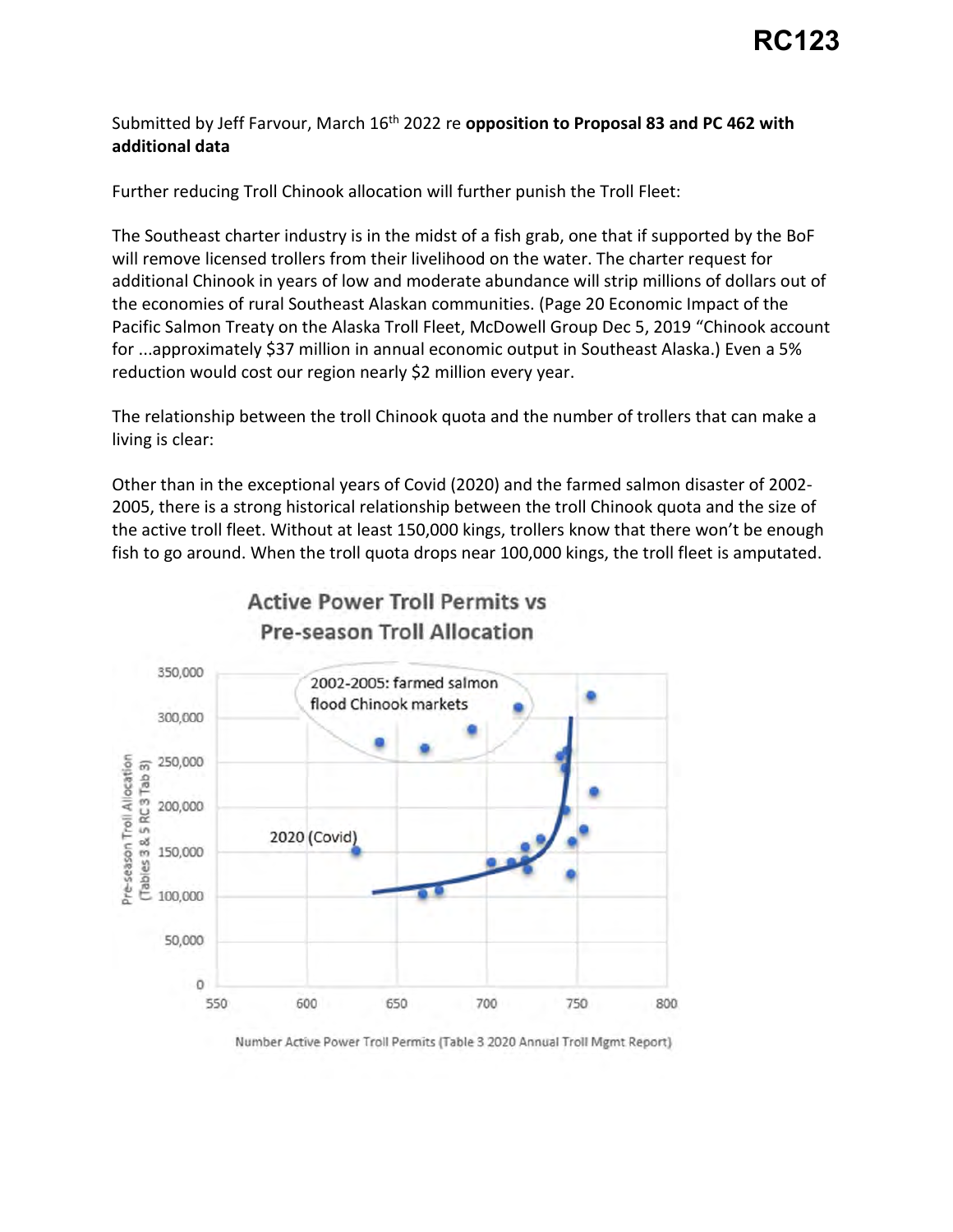While the charter industry may anecdotally make similar claims, the BoF should take the time to verify them. Unlike the troll fishery for which each king landed or forgone is worth about  $$200<sup>1</sup>$  in ex vessel and first wholesale, there is no direct economic relationship between a sport caught king and the health of the charter industry.

A good example of this can be seen in the following 3 tables. The first is generated from the Overview of the Sport Fisheries for King Salmon in Southeast Alaska through 2020 RC 3 Tab 3 tables 3 & 5 and the second from tables 9 & 13. The third is a dashboard Table 6.2 from the North Pacific Fisheries Management Council Charter/Commercial Halibut Catch Share Plan (CSP) Review<sup>2</sup> which shows the charter sector has increased its client days and value regardless of bag limits. For a more in-depth look at this data, please see the tables and narrative below these with a summary that follows.

<span id="page-1-1"></span><span id="page-1-0"></span>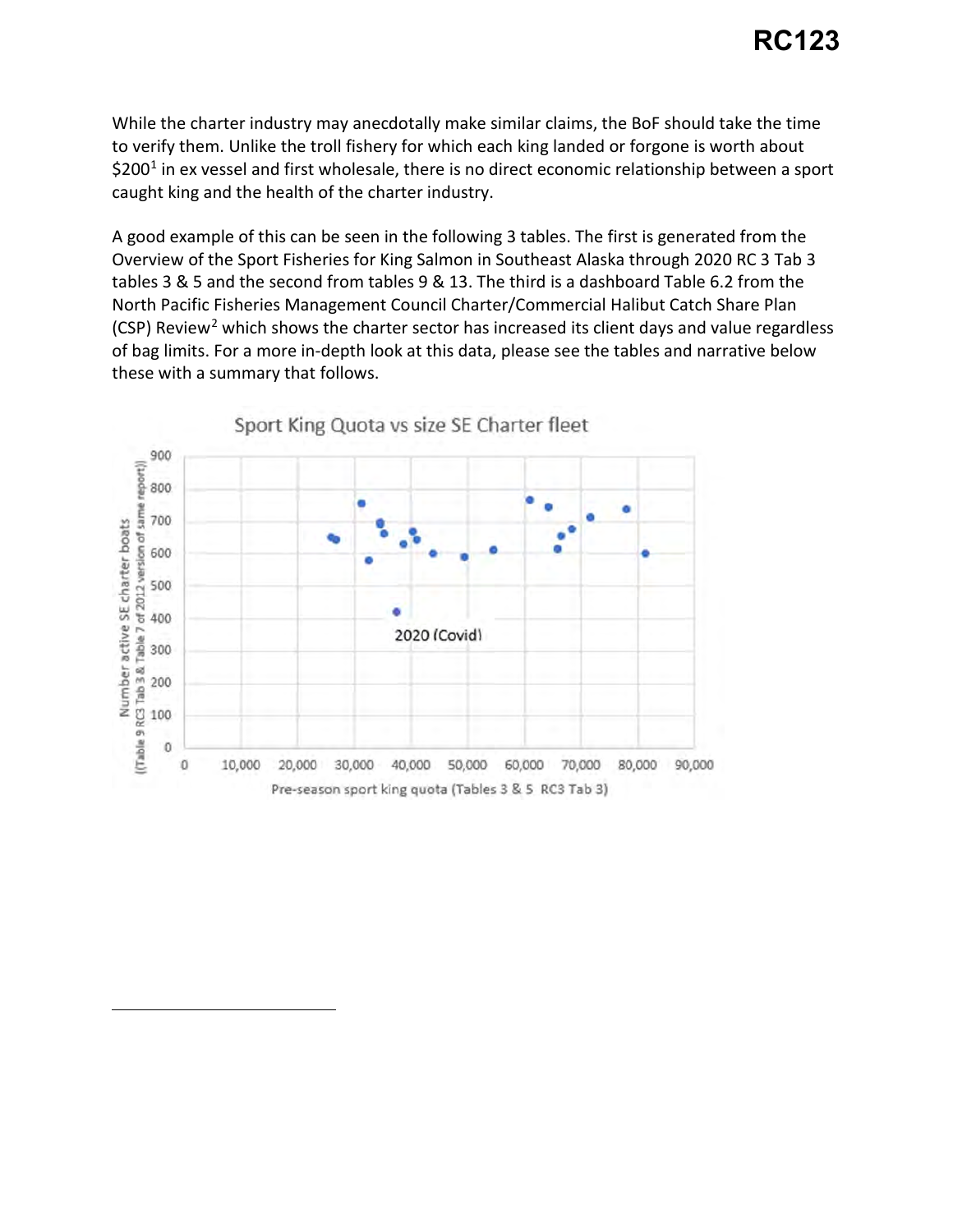**RC123**



# Charter king catch/boat/year (2005-2020)

#### **6.2 Area 2C and 3A Charter Halibut Sector**

#### Area 2C Charter Halibut

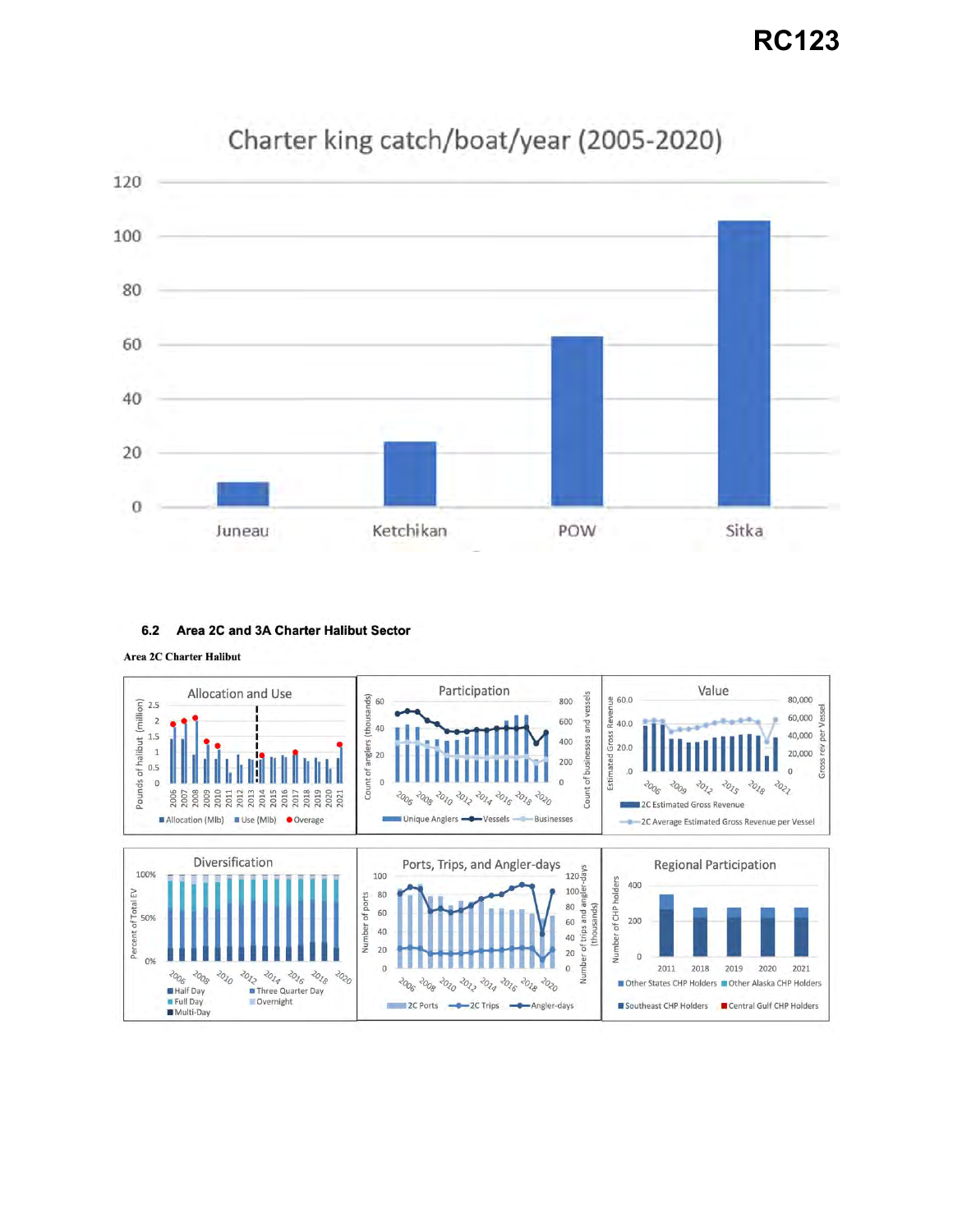[https://meetings.npfmc.org/CommentReview/DownloadFile?p=86c14701-49af-46e3-bb44](https://meetings.npfmc.org/CommentReview/DownloadFile?p=86c14701-49af-46e3-bb44-dda658e1b9cc.pdf&fileName=D1%20CSP%20Allocation%20Review.pdf) [dda658e1b9cc.pdf&fileName=D1%20CSP%20Allocation%20Review.pdf](https://meetings.npfmc.org/CommentReview/DownloadFile?p=86c14701-49af-46e3-bb44-dda658e1b9cc.pdf&fileName=D1%20CSP%20Allocation%20Review.pdf) 

1 [ADF&G COAR data for 2020 SE chinook](https://www.adfg.alaska.gov/index.cfm?adfg=commercialbyfisherysalmon.salmoncatch_wholesale)  [https://www.adfg.alaska.gov/index.cfm?adfg=commercialbyfisherysalmon.salmoncatch\\_wholesale](https://www.adfg.alaska.gov/index.cfm?adfg=commercialbyfisherysalmon.salmoncatch_wholesale)  Alaska Department of Revenue Tax Division <http://tax.alaska.gov/programs/programs/reports/index.aspx?60624>

There is actually no historic relationship between the size of the charter fleet and the sport king quota.

The number of active charter boats in Southeast in any given year has been entirely independent of the sport king quota since at least 1999. Whether the sport quota is 25,000 or 80,000 kings makes no apparent difference in the number of charter boats.

It isn't that these charter boats are making few trips or fishing with fewer client either. Southeast Alaskan fisheries are desirable for many reasons, so plenty of people want to come to go fishing regardless of the king salmon abundance. This is seen below. Just as the number of active charter boats doesn't drop off when sport king quotas are low, neither does the nonresident fishing effort.



Sport King Quota vs Non-Resident Sport Effort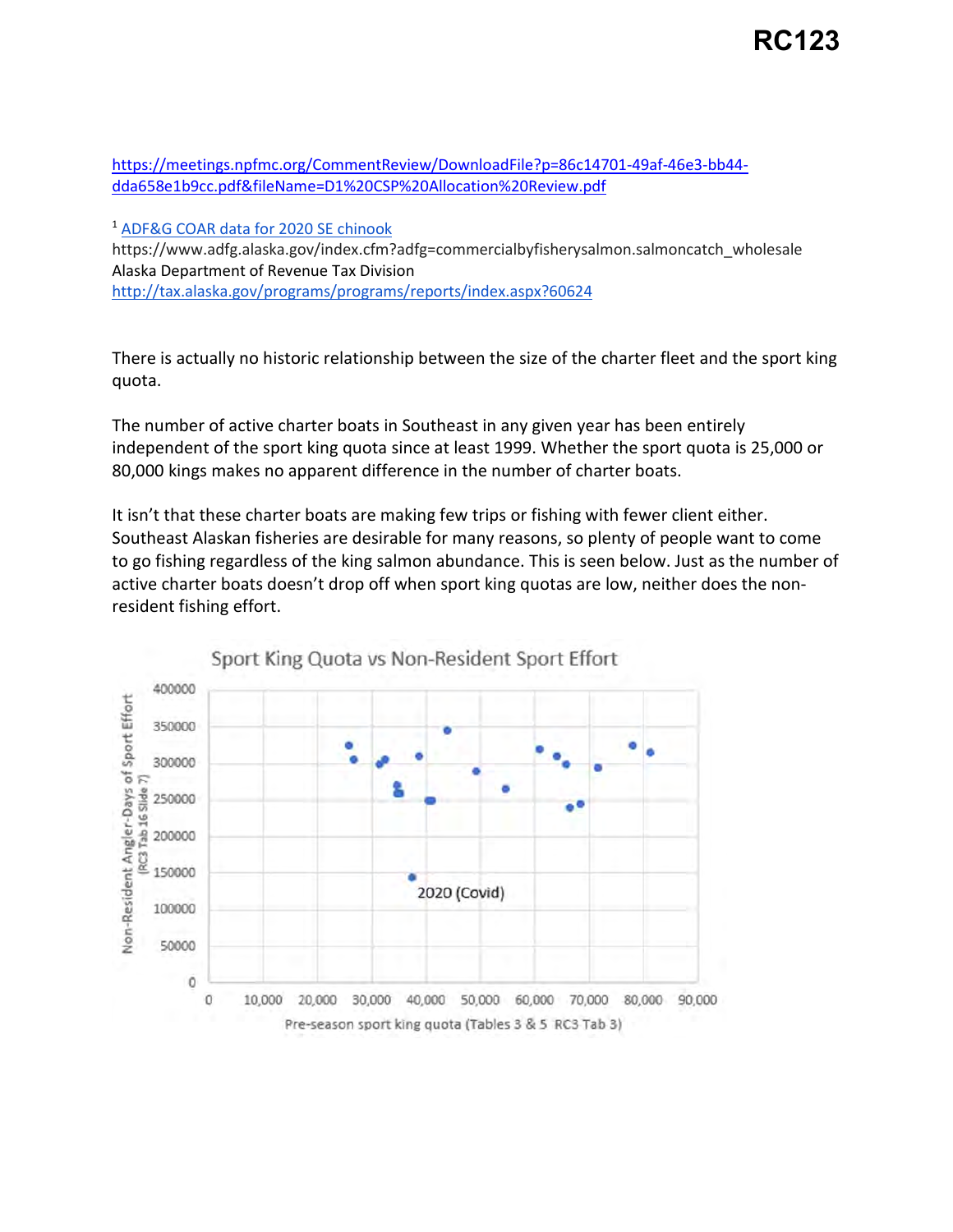This lack of trend remains even if one focuses exclusively on charter-caught king salmon and ignores kings caught by residents on their own boats and by rental boat clients.

The tables below are derived from the Overview of the Sport Fisheries for King Salmon in Southeast Alaska through 2020 RC 3 Tab 3 tables 9 & 13



# **SE-wide Chinook Charters**

With the exception of 2020, the SE charter fleet has shown remarkable stability. They consistently field between 580-770 boats whether they catch 17,000 kings or 57,000 kings.

Not only is the overall SE charter fleet stable over a wide range of Chinook catches, but there is no major SE port where the size of the active charter fleet has been correlated with the number of Chinook caught. For instance:

The Sitka charter fleet catches more kings than any other port's boats, but despite being primarily lodge clientele, the size of the Sitka fleet does not vary with their Chinook catch.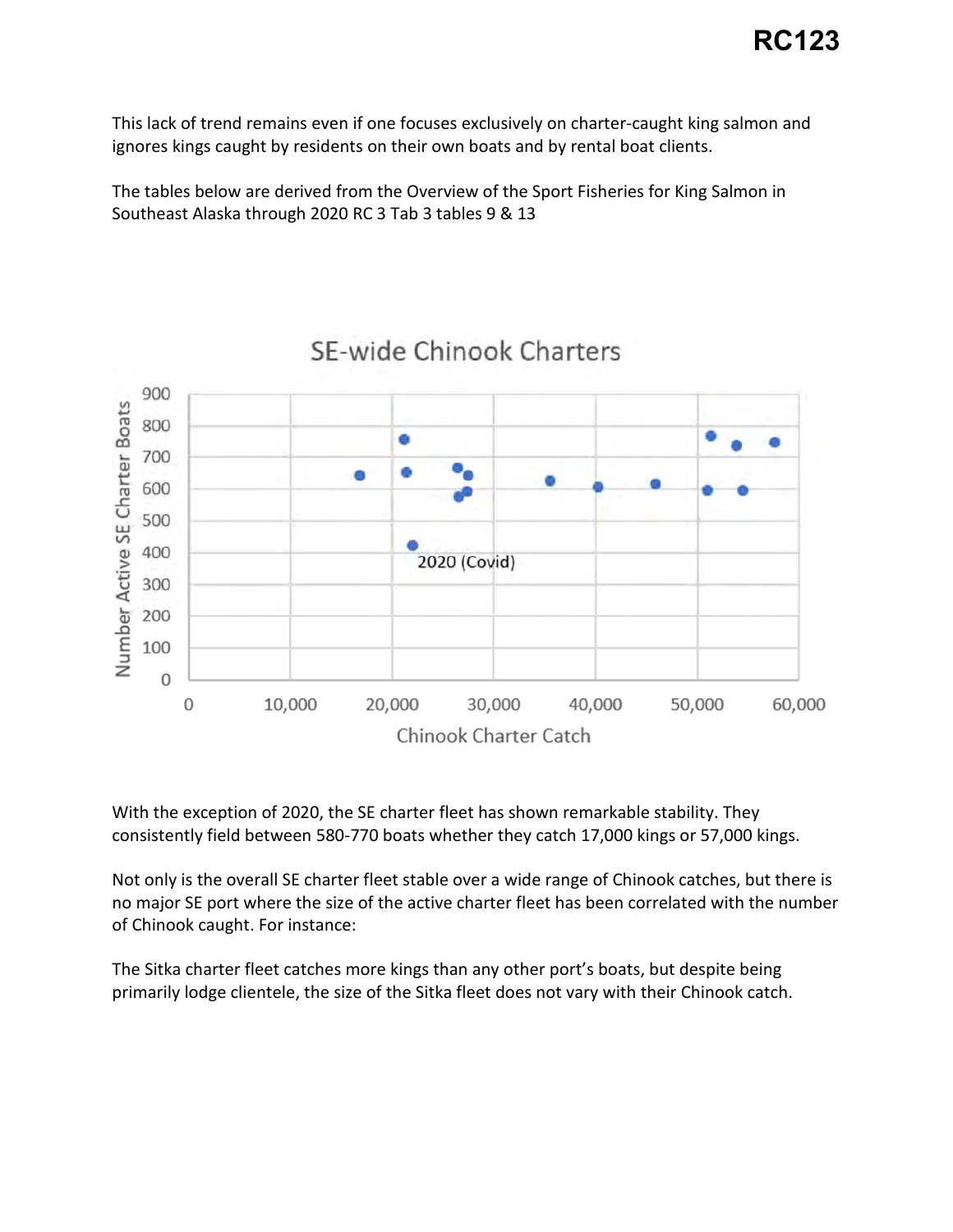

The POW charter boats are also highly dependent on lodge client and they also catch a lot of kings, but their fleet doesn't get smaller when catches are low. In fact, in 2008, the POW fleet was the biggest it has been before or since, yet only 3,099 kings were catch that year- the lowest number of kings caught by POW charter boats in decades.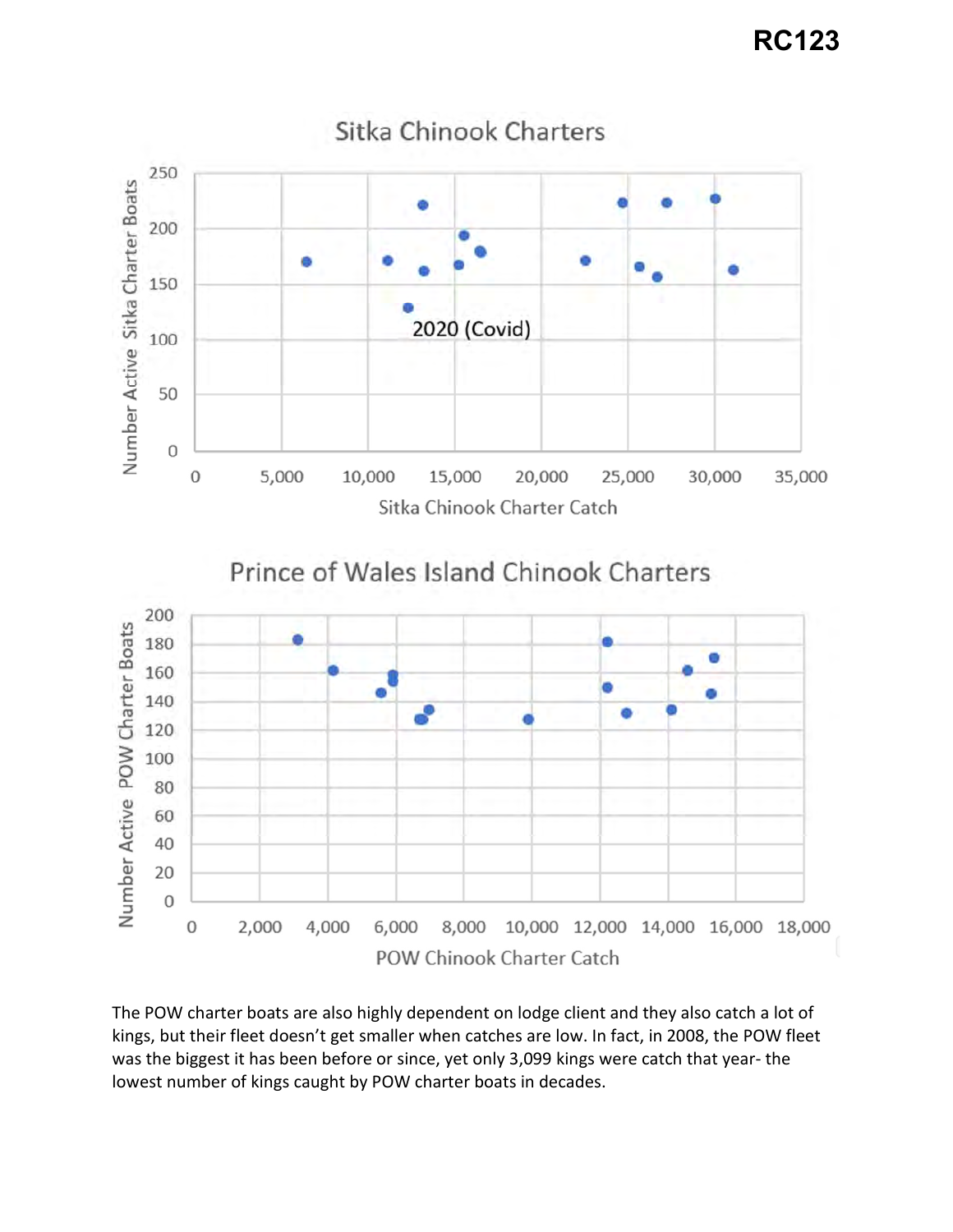

# **Ketchikan Chinook Charters**

The Ketchikan charter fleet includes a mix of lodge and cruise ship clients. While Covid hit them hard, they have otherwise been remarkably stable over a wide range of king catches. The Stock of Concern restrictions during the peak of the spawner run in 2018 and 2019 significantly reduced the Ketchikan charter Chinook catch, but these years had among the highest number of active charter boats despite the restrictions.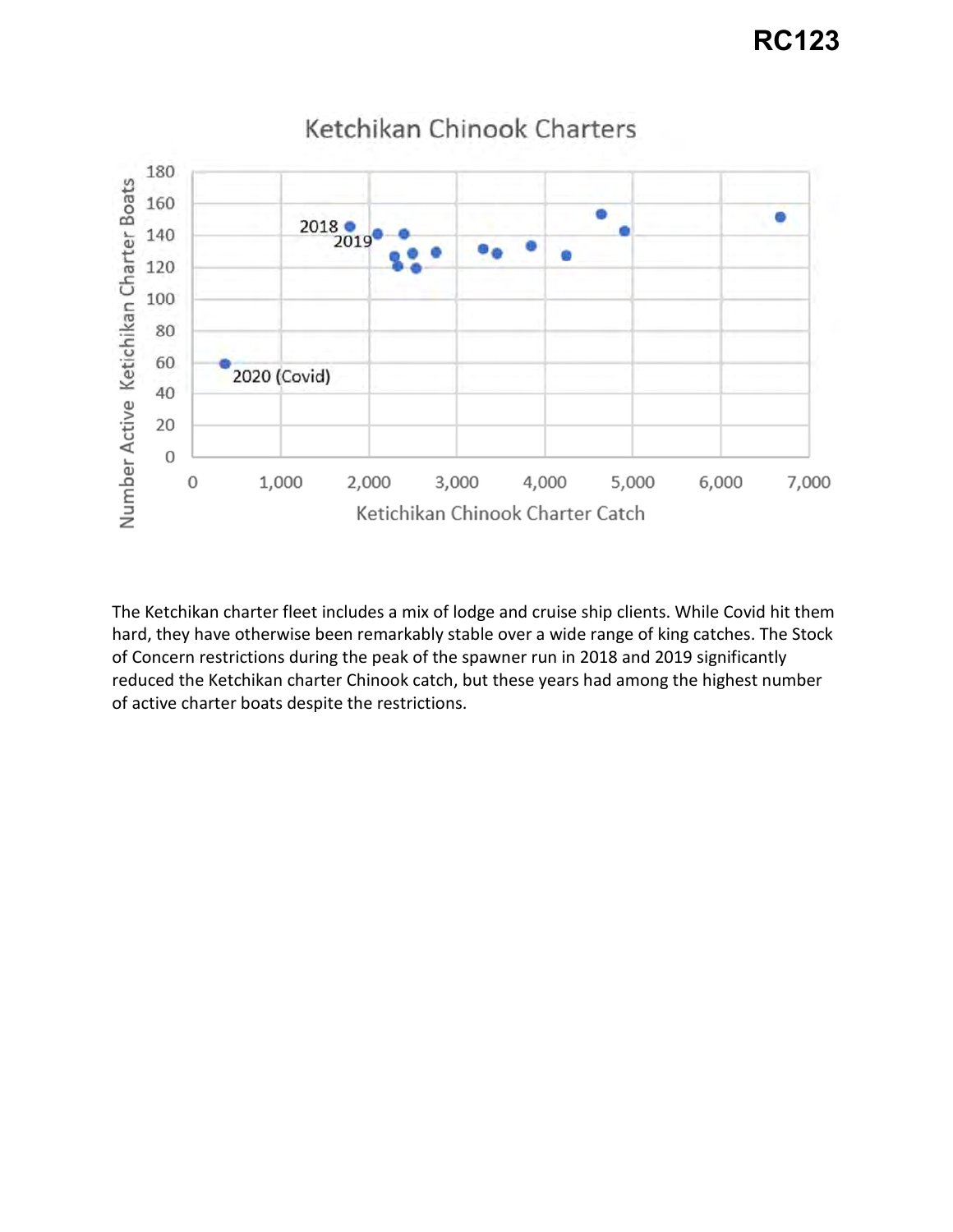

# **Juneau Chinook Charters**

The Juneau sport king catch was also greatly restricted by the Stock of Concern plan implemented in 2018. However, just as in Ketchikan, the low catches do not correspond to any reduction in the number of active charter boats.

The last 4 graphs have shown a remarkable consistency in the size of the active charter fleet in Southeast Alaska communities. Despite the number of charter kings caught in a community varying by a factor of 5 to 10, in all cases, the number of charter boats remained stable throughout that broad range. Not only does the number of kings vary greatly within the same port from year-to-year, but there is an even greater variation in the annual catch per charter boat from one community to the next.

The community of Juneau maintains a charter fleet of over 100 boats on 9 kings per boat per year. Their operations are conducted simultaneous to Sitka charter boats that average over 100 kings per year. If the 180-ish boat Sitka charter fleet limited their catch to "only" 63 kings per year, this would reduce the sport harvest by over 7,500 kings. Note that 63 kings per boat per year is the average catch for a POW which is the 2<sup>nd</sup> highest-producing area in Southeast, and is 7 times the number of kings that the average Juneau charter boat catches in a year.